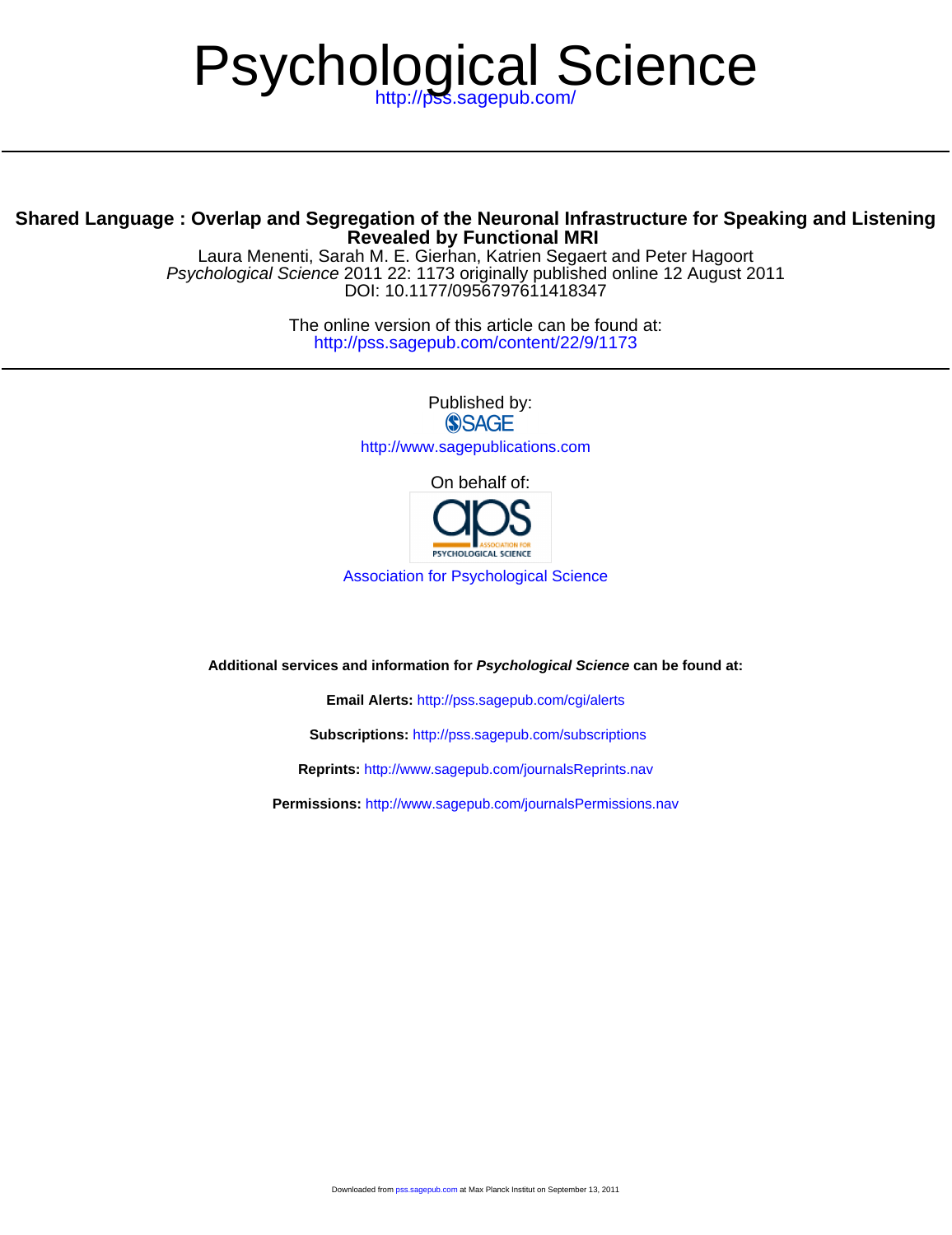## **Shared Language: Overlap and Segregation of the Neuronal Infrastructure for Speaking and Listening Revealed by Functional MRI**

# PSYCHOLOGICAL SCIENCE

Psychological Science 22(9) 1173–1182 © The Author(s) 2011 Reprints and permission: sagepub.com/journalsPermissions.nav DOI: 10.1177/0956797611418347 http://pss.sagepub.com



### Laura Menenti<sup>1,2</sup>, Sarah M. E. Gierhan<sup>1,3,4</sup>, Katrien Segaert<sup>1,3</sup>, and **Peter Hagoort1,3**

<sup>1</sup>Donders Institute for Brain, Cognition and Behaviour, Centre for Cognitive Neuroimaging, Radboud University Nijmegen; <sup>2</sup>Institute of Neuroscience and Psychology, University of Glasgow; <sup>3</sup>Max Planck Institute for Psycholinguistics, Nijmegen, The Netherlands; and <sup>4</sup>Max Planck Institute for Human Cognitive and Brain Sciences, Leipzig, Germany

#### **Abstract**

Whether the brain's speech-production system is also involved in speech comprehension is a topic of much debate. Research has focused on whether motor areas are involved in listening, but overlap between speaking and listening might occur not only at primary sensory and motor levels, but also at linguistic levels (where semantic, lexical, and syntactic processes occur). Using functional MRI adaptation during speech comprehension and production, we found that the brain areas involved in semantic, lexical, and syntactic processing are mostly the same for speaking and for listening. Effects of primary processing load (indicative of sensory and motor processes) overlapped in auditory cortex and left inferior frontal cortex, but not in motor cortex, where processing load affected activity only in speaking. These results indicate that the linguistic parts of the language system are used for both speaking and listening, but that the motor system does not seem to provide a crucial contribution to listening.

#### **Keywords**

language comprehension, language production, motor processes, neuroimaging, fMRI adaptation, repetition suppression

Received 12/23/10; Revision accepted 4/8/11

When people speak, their brains convert an intention to communicate a message into a linearized string of sounds. An essential step in this process is the retrieval of relevant concepts and the encoding of the intended meaning, the *semantic structure*. A key aspect of semantics is *thematic role structure*, which refers to the relation between the different concepts and events in a phrase, or "who does what to whom."

To take one example, the thematic role structure ROB(THIEF, LADY(OLD)) can be expressed in different ways, depending on the choice of syntactic structure: *The old lady was robbed by a thief!* or *A thief robbed the old lady!* or even *Did the thief rob an old lady?* The words in this structure then activate their corresponding phonological properties, so the articulatory patterns required to utter the intended sentence can be generated (Levelt, 1989). The listener then segments the incoming sound stream into words, parses the syntactic structure, and deduces that a thief robbed an old lady and not the other way around.

An important question in both psycholinguistic and neuroscientific research is to what extent the processes for speaking and listening overlap (Fig. 1). The aspect of this question that we addressed in the study reported here is how to characterize the neural infrastructure that relates speaking to listening. Listeners and speakers usually understand each other, so it is likely that the linguistic representations generated in speaking and listening are alike (Pickering & Garrod, 2004). However, in psycholinguistic research, language comprehension and production are often investigated and discussed separately. The implicit assumption in such research is often that encoding and decoding of language hardly overlap. For syntax, some researchers have nevertheless argued that encoding and decoding rely on the same processor (Heim, 2008; Kempen, 2000) or the same representations (Branigan, Pickering, & Cleland, 2000). For phonology, however, both neuropsychological evidence (Jacquemot, Dupoux, & Bachoud-Lévi, 2007; Martin, Lesch, & Bartha, 1999) and behavioral evidence (Shallice, McLeod, & Lewis, 1985) have been claimed to support the idea that the representations used in speaking and listening are distinct. Nevertheless, research on aphasic

**Corresponding Authors:**

Laura Menenti, Donders Institute for Brain, Cognition and Behaviour, Centre for Cognitive Neuroimaging, Radboud University Nijmegen, P.O. Box 9101, 6500 HB Nijmegen, The Netherlands E-mail: laura.menenti@donders.ru.nl

Peter Hagoort, Donders Institute for Brain, Cognition and Behaviour, Centre for Cognitive Neuroimaging, Radboud University Nijmegen, P.O. Box 9101, 6500 HB Nijmegen, The Netherlands E-mail: peter.hagoort@donders.ru.nl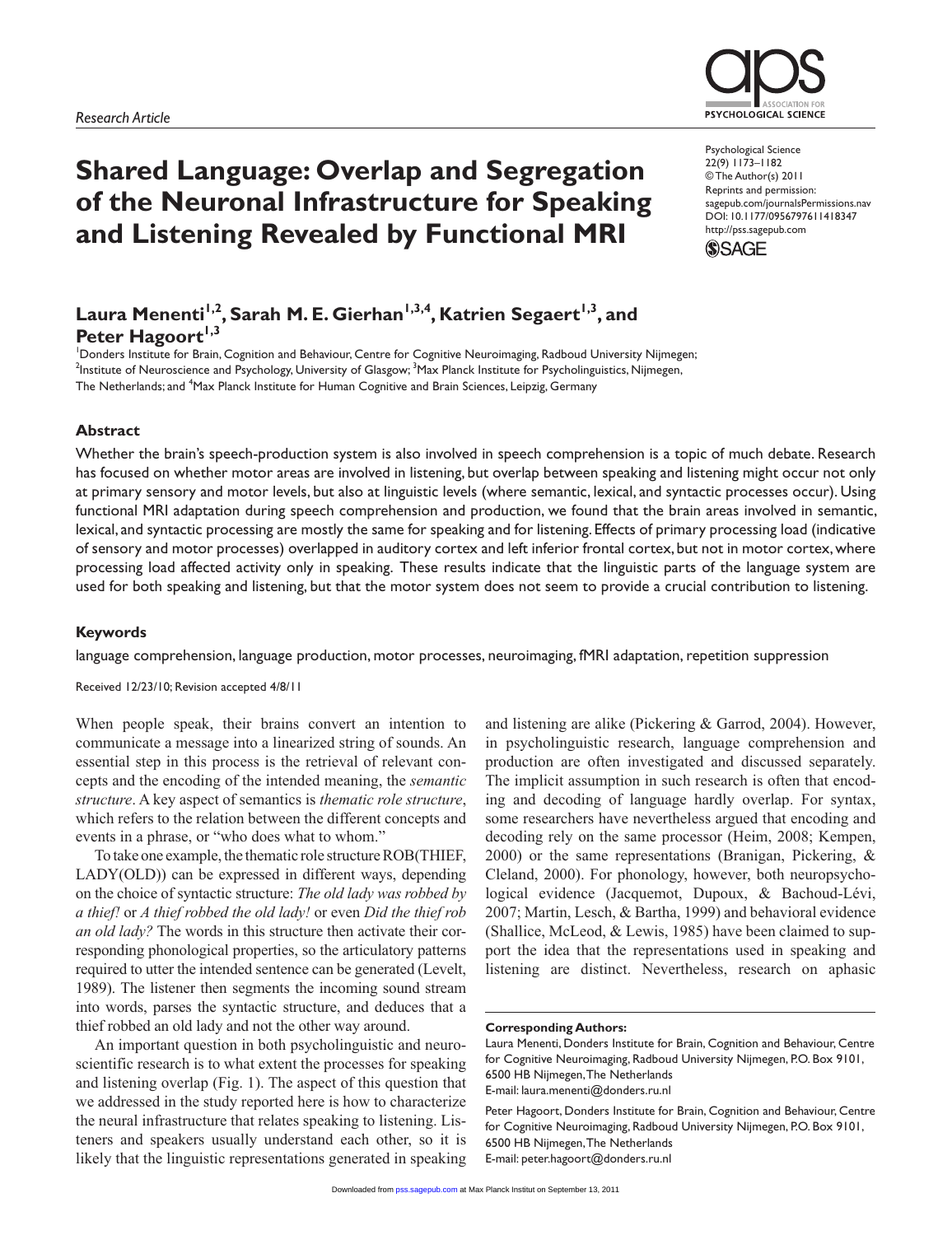

**Fig. 1.** The different processing steps involved in speaking and listening. Both speaking and listening involve central linguistic processes (semantic, lexical, and syntactic) and peripheral sensory and motor processes (speech perception and articulation). In this study, we compared sentences with novel and repeated semantics, words, and syntax in order to investigate whether the representational structures generated by these processes are shared between speaking and listening. Previous studies investigated this question only for peripheral processes.

patients has repeatedly shown that comprehension deficits and production deficits rarely occur independently of each other (Jacquemot et al., 2007; Neuhaus & Penke, 2008).

So far, much of the debate on the neuronal overlap between speaking and listening processes has focused on the role of the motor system in perception of speech sounds. In the experiments reported here, we extended this discussion to look at overlap in linguistic processes. We did so by comparing the neuronal infrastructure underlying linguistic (i.e., semantic, lexical, and syntactic) processing in speaking and listening. In what way do speech comprehension and production overlap in the brain? (See Fig. 1 for an illustration of both peripheral and linguistic processes in speaking and listening, and of the research question.)

#### **Our Study**

Language comprehension has been extensively investigated using functional MRI (fMRI), but adequate fMRI sentenceproduction data to answer the question of whether speech

comprehension and production overlap in the brain is lacking. The few neuroimaging studies that have investigated overt sentence-level production either treat speaking as a unitary process (e.g., Awad, Warren, Scott, Turkheimer, & Wise, 2007; Kemeny, Ye, Birn, & Braun, 2005) or isolate only one component of speech production (Indefrey et al., 2001). Two studies have investigated overlap between speaking and listening. In one study using positron emission tomography, participants either told or heard autobiographical stories, and these speaking and listening conditions were contrasted, respectively, with counting and with listening to spectrally rotated speech (which preserves acoustic properties of speech but is incomprehensible). Several brain areas showed overlapping activations between conditions, but motor cortex did not (Awad et al., 2007). In another study that used fMRI, Stephens, Silbert, and Hasson (2010) found extensive correlations in brain activity between a speaker telling a story and listeners hearing that story. These common activations in speaking and listening modalities, though compelling, are hard to interpret because results were based on comparison between complex speaking and listening tasks and very simple baseline tasks. In addition, in the positron emission tomography study, different modali-

ties were investigated with radically different tasks. In the study reported here, we segregated semantic, lexical, and syntactic processes in order to directly compare their roles across speaking and listening. We disentangled these processes by using an fMRI adaptation paradigm; fMRI adaptation is a phenomenon in which the blood-oxygenlevel-dependent response in neuronal populations sensitive to a stimulus attribute is suppressed or enhanced when that attribute is repeated (Grill-Spector, Henson, & Martin, 2006). This paradigm can be used to identify areas sensitive to particular stimulus characteristics by orthogonally manipulating the repetition of those characteristics. Four previous studies on sentence comprehension have used fMRI adaptation, but they either investigated full-sentence repetition (Dehaene-Lambertz et al., 2006), focused on syntactic repetition (Noppeney & Price, 2004; Weber & Indefrey, 2009), or manipulated both semantic and syntactic repetition but confounded word- and sentencelevel semantics (Devauchelle, Oppenheim, Rizzi, Dehaene, & Pallier, 2009). We designed our study (Fig. 2) to disentangle sentence-level semantic, lexical, and syntactic processes. By comparing the fMRI adaptation response to semantic, lexical, and syntactic factors across speaking and listening, we were able to test whether the neuronal infrastructure underlying them was the same across modalities.

Though our study was designed to complement the discussion on overlap between speech production and comprehension by looking at linguistic processes, the design of our experiments also allowed us to compare basic sensory and motor processes and, hence, test for motor involvement in naturalistic comprehension. Involvement of the motor system in speech perception is well-established (e.g., Fadiga, Craighero, Buccino, & Rizzolatti, 2002; Watkins & Paus, 2006), but opinions differ on whether the motor system is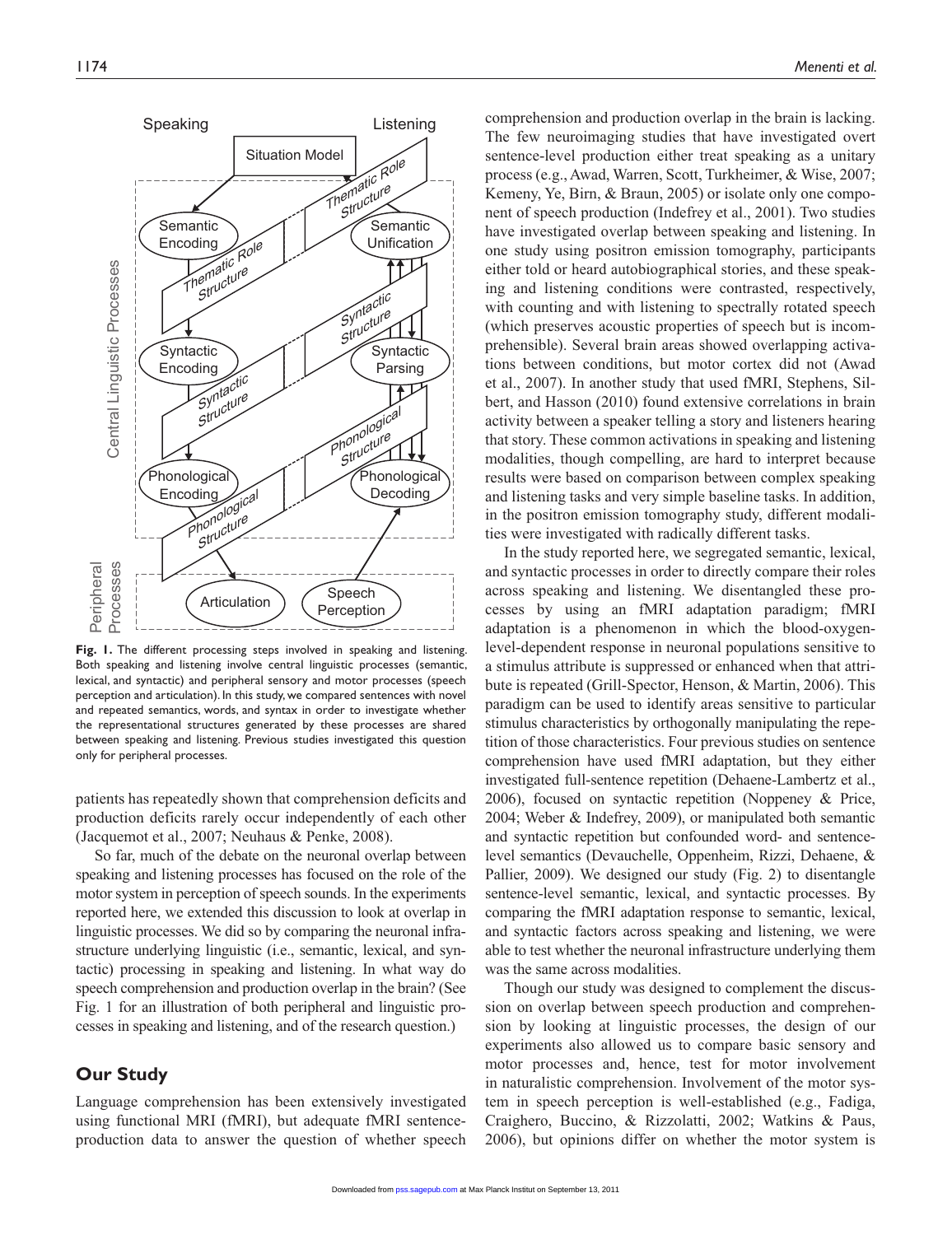

Fig. 2. Design of the experiments. For each prime trial, six possible target trials were created. These target trials differed in whether the syntax, words, and semantics were novel or repeated from the prime trial. To examine the role of syntax, we compared trials using novel syntax with trials using repeated syntax. In each picture, one actor was colored red, and the other was colored green. On speech-productions trials, syntactic sructure was manipulated by instructing participants to refer to the green person or object before the red person or object. To examine the role of words, we compared target trials using novel words with target trials using repeated words (but novel sentence-level semantics). To examine the role of semantics, we compared target trials using novel semantics (but repeated words) with target trials using repeated semantics. Example words and sentences have been translated from Dutch.

necessary for comprehension (Liberman & Mattingly, 1985; Lotto, Hickok, & Holt, 2009; Pulvermüller & Fadiga, 2010). In some views, the involvement of the motor system depends on how difficult perception is (Pickering & Garrod, 2007); in other views, its involvement is tied to coordinating conversation (Scott, McGettigan, & Eisner, 2009). Part of the confusion also stems from different interpretations of motor involvement: The debate has focused on motor involvement in either comprehending the semantic content of a linguistic utterance or the act of perceiving speech. We focused on the latter. Subjects produced or heard either active sentences ("The boy feeds the girl") or passive sentences ("The girl is fed by the boy"). Passive sentences contain more syllables than do active sentences that use the same set of words, and therefore impose a greater load on articulation in speaking and on perception in listening. By comparing effects of the number of syllables in sentence production and in sentence comprehension, we were able to test whether primary sensory and motor processes overlapped in speaking and listening. We conducted two experiments—one analyzing sentence comprehension and the other analyzing sentence production—with two different groups of subjects to ensure that overlap between modalities was not due to priming between tasks.

### **Method** *Participants*

Twenty-four subjects took part in the sentence-comprehension experiment (12 male, 12 female; mean age = 21.1 years,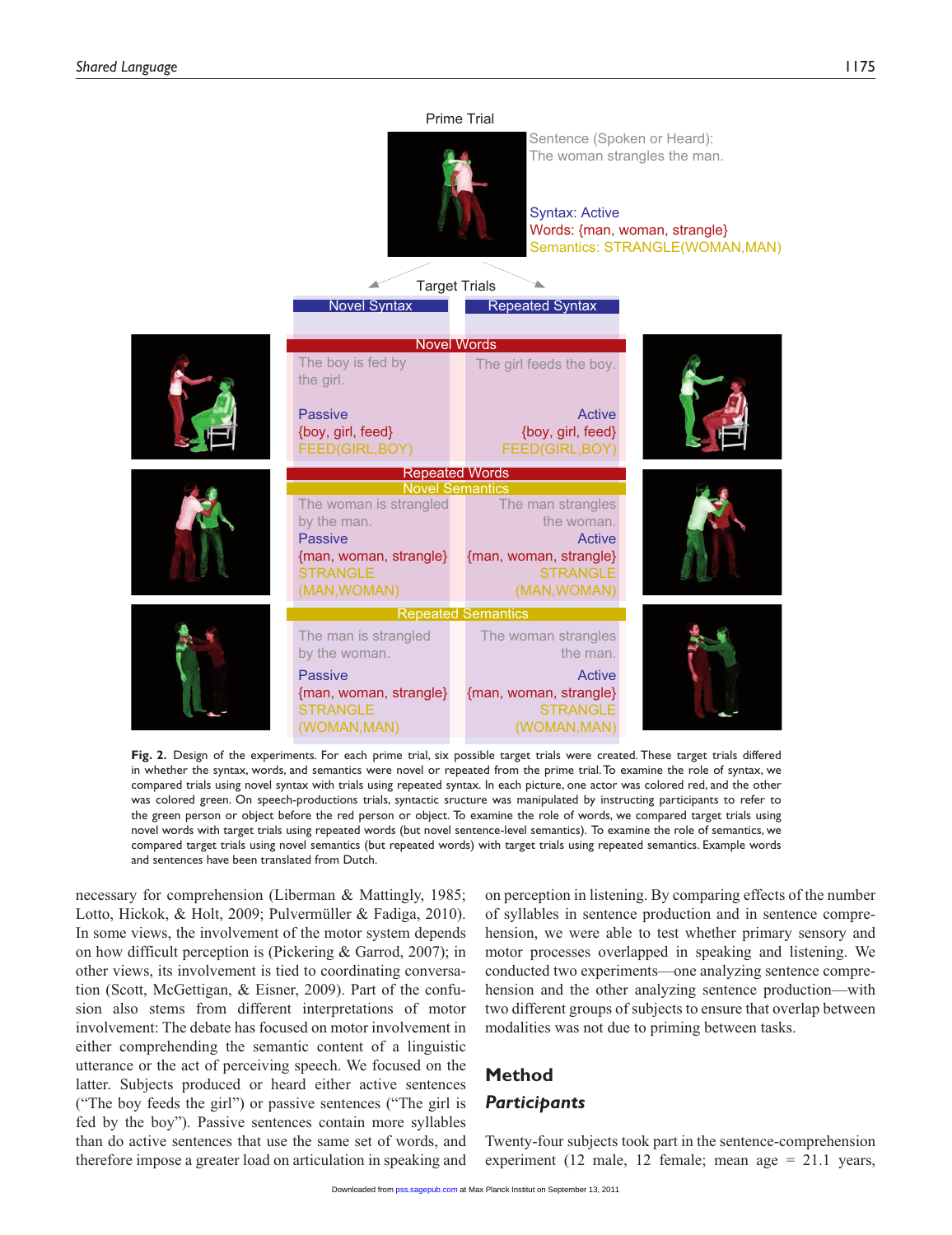$SD = 2.13$  years). Twenty-four subjects participated in the sentence-production experiment (7 male, 17 female; mean age = 22.6 years,  $SD = 2.03$  years), but 4 subjects were excluded because of technical problems with the data. All subjects were right-handed, healthy native Dutch speakers with normal or corrected-to-normal vision and hearing and had attended or were attending a university in The Netherlands. All gave written informed consent prior to the experiment and received a fee or course credit for their participation.

#### *The two experiments*

We chose situated paradigms for both the production (speaking) and comprehension (listening) experiments to maximize comparability across experiments, thereby ensuring that the crucial difference in brain activations in response to these processes was indeed linguistic modality.

*Speaking experiment.* In the speech-production experiment, participants saw transitive verbs (e.g., "strangle") presented via a projection screen and a mirror mounted on the head coil (Fig. 3). Each verb was followed by a picture of two actors performing the action that the verb described. Participants described the picture with a short sentence, using the presented verb. To manipulate whether participants produced active- or passive-voice sentences, we colored one actor red and one actor green. We instructed participants to mention the green person or object before the red person or object (*stoplight paradigm*). The experimenter coded the participants' responses on-line for correctness.

*Listening experiment.* For the speech-comprehension experiment, we used the sentence-picture matching paradigm (Clark & Chase, 1972), which has been used extensively in the study of language comprehension. The exact cognitive processes involved in the matching aspect of this paradigm, and hence its suitability for research on language comprehension, have been the subject of debate (Tanenhaus, Carroll, & Bever, 1976); however, a recent event-related-potential study supports the idea that this paradigm is appropriate for the study of on-line situated language comprehension (Knoeferle, Urbach, & Kutas, 2011).

In our experiment, subjects were presented with pictures in gray scale via a projection screen, and they listened to sentences describing each picture via headphones (Fig. 3). We instructed subjects to press a button if they detected mismatches between picture and sentence (e.g., if a picture showed a woman strangling a man but the sentence said "The man strangles the woman"). The response hand was counterbalanced. To perform well, subjects had to pay attention to semantic, lexical, and syntactic content of the sentences. Mismatches occurred on 10% of trials and did not enter into the analyses (see Supplementary Methods in the Supplemental Material available online).

**Design.** The design (Fig. 2) was identical in the two experiments. For a given target sentence, three factors (syntactic

structure, semantic structure, words) could each be either repeated or novel compared with the prime sentence that preceded it. If meaning was repeated, then the thematic role structure (e.g., STRANGLE(MAN,WOMAN)) was the same for the prime and target. If meaning was novel, then the semantic structure was reversed between the prime and target (e.g., prime: STRANGLE(MAN,WOMAN); target: STRANGLE(WOMAN, MAN)). If the words were repeated, then the verb, the agent, and the patient were the same in the prime and target (e.g., prime: STRANGLE(MAN,WOMAN); target: STRANGLE (WOMAN,MAN)). If the words were novel, the verb, agent, and patient were all different in the prime and target (e.g., prime: STRANGLE(MAN,WOMAN); target: FEED(BOY,GIRL)). In both cases, the thematic role structure was therefore different in the prime and target. This design allowed us to investigate repetition of sentence meaning without confounding it with repetition of words, and vice versa. Finally, if syntactic structure was repeated, then both the prime and the target were in either the active voice or the passive voice. If the syntactic structure was novel, then one sentence was in the active and one was in the passive voice. Repetition of syntactic structure was orthogonal to repetition of words and meaning. The number of syllables in a sentence (active or passive sentence structure) was orthogonal to all other factors.

**Procedure.** The experiments were conducted in Dutch. Subjects performed the experiments while lying in a magneticresonance scanner. There were two runs in each experiment, each of which consisted of alternating miniblocks of fillers and targets, with each combination of picture and sentence (either produced or heard) constituting one trial. Each run started with three to six filler trials (see Supplementary Methods in the Supplemental Material). These filler trials were followed by three to six experimental trials. The first of these trials was a prime, followed by two to five target trials, each of which also served as a prime for the next target trial. Filler and target miniblocks alternated in this fashion for a total of 64 blocks, split over two sessions in the scanner (see Supplementary Methods in the Supplemental Material for additional details). Between a prime sentence and its target sentence, the semantic, lexical, or syntactic content could be repeated or novel, leading to six different prime-target combinations (see Fig. 2).

#### *Data acquisition and analysis*

Data acquisition took place in a 3-T Siemens Magnetom Tim-Trio magnetic resonance imaging scanner using a 12-channel surface coil. To acquire functional data, we used parallelacquired inhomogeneity-desensitized fMRI (Poser, Versluis, Hoogduin, & Norris, 2006). In this multiecho-planar imaging sequence, images are acquired at multiple echo times following a single excitation. Accelerated parallel imaging reduces motion and susceptibility artifacts and thus is a good method to acquire data when participants are speaking in the scanner. The number of slices did not allow acquisition of a full brain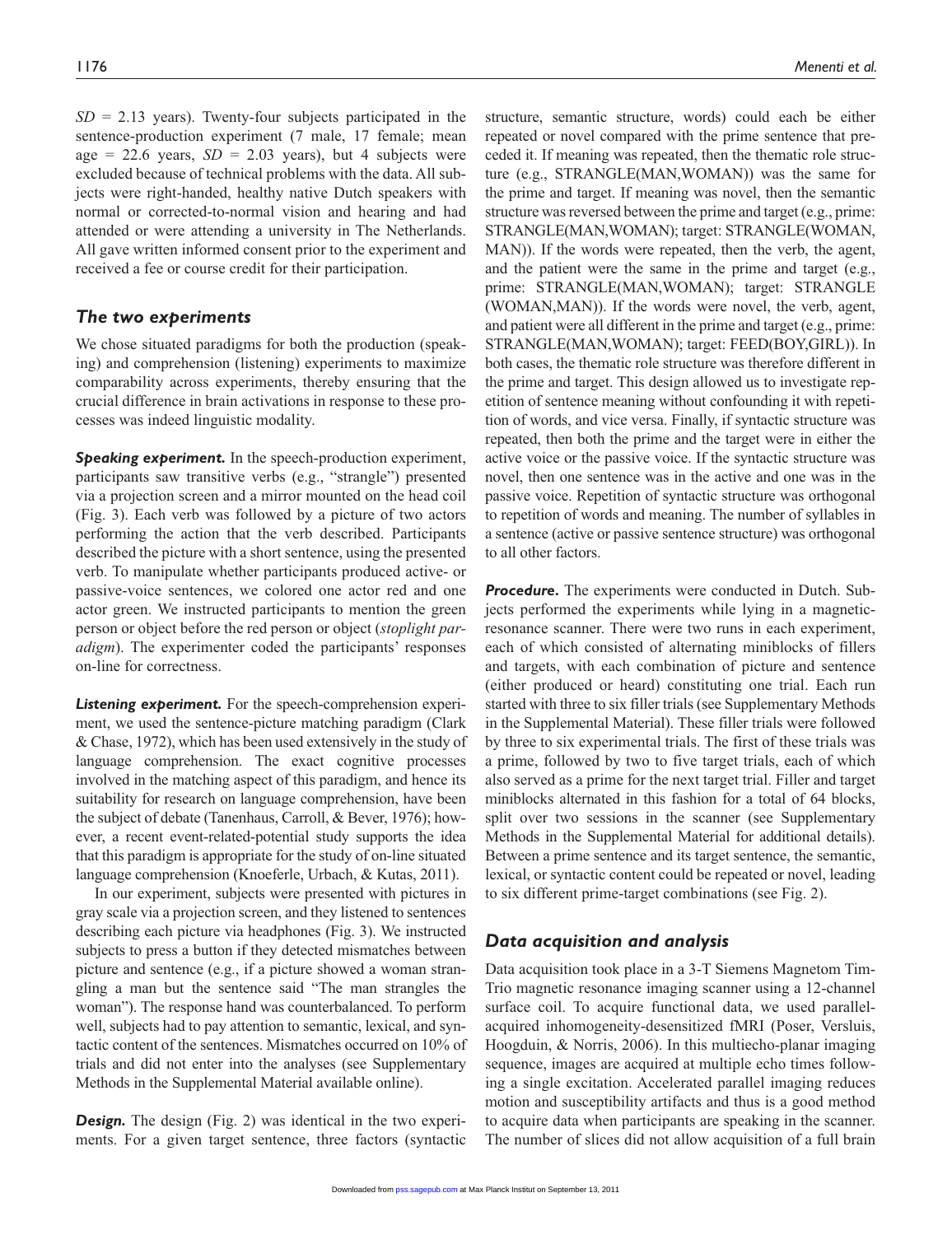

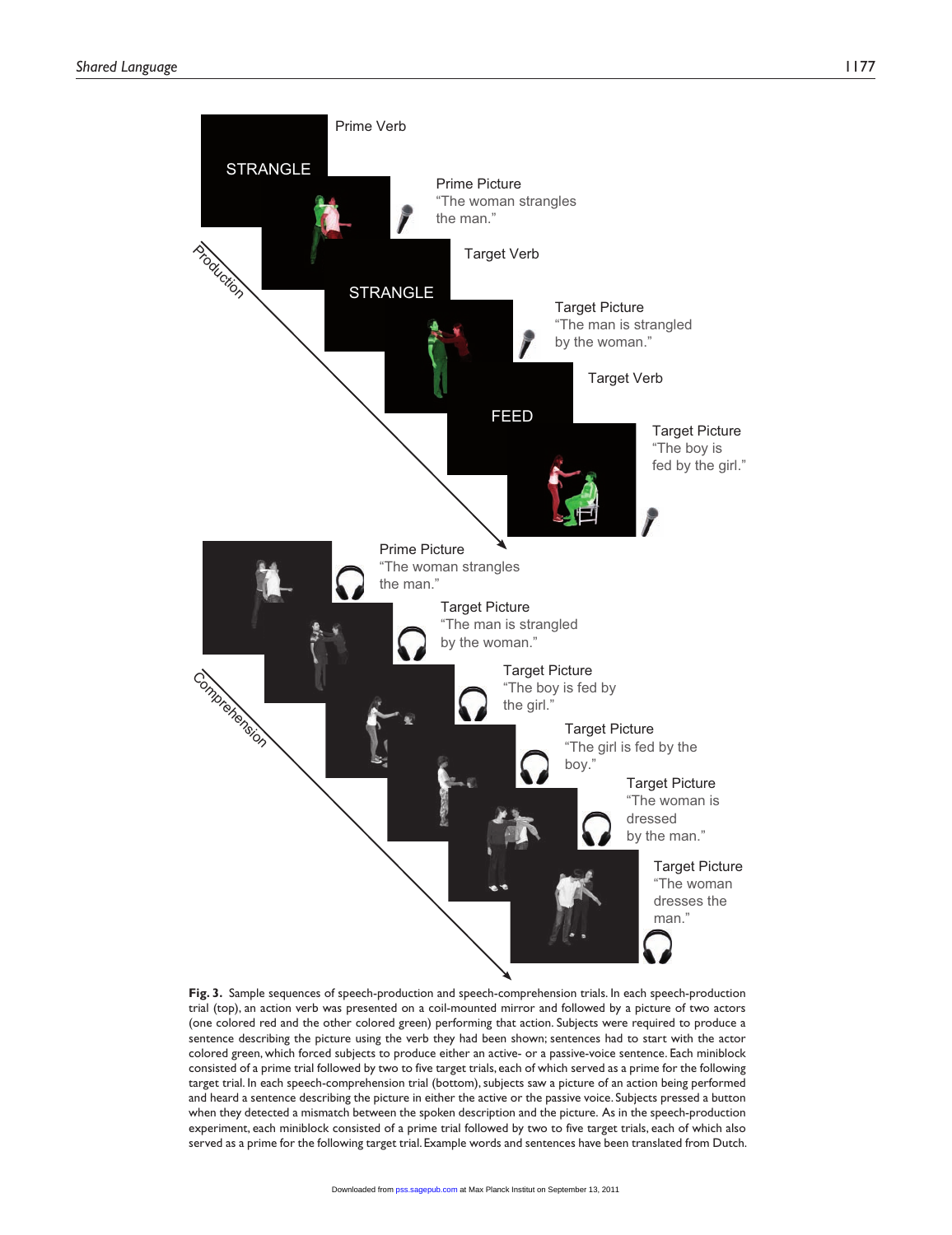volume in most participants. We made sure that the entire temporal and frontal lobes, where the fMRI adaptation effects of interest were expected, were scanned. This meant that superior posterior frontal lobe and superior anterior parietal lobe (thus, the top of the head), as well as the extreme ventral parts of the brain, were not scanned in several participants and thus were not included in the group data.

For preprocessing and first-level statistics, see Supplementary Methods in the Supplemental Material. The second-level model consisted of a 6 (condition: novel vs. repeated syntax, words, or semantics)  $\times$  2 (sentence length: long vs. short)  $\times$  2 (modality: speech production vs. speech comprehension) factorial design. We performed two types of analyses: To investigate the intersection of effects in speaking and listening modalities, we computed conjunction analyses, which yield a significant result only if a relevant contrast is significant in both modalities (Friston, Penny, & Glaser, 2005). To investigate differences between modalities, we computed interactions between the linguistic factors (syntax, words, and semantics) and modality. We also computed simple effects for each modality, masked exclusively for the other modality at a very low threshold ( $p < .50$ , uncorrected voxel-wise). Clusters showing both an interaction of effect and modality and an exclusive effect only for one modality were likely to be specific to either comprehension or production. The cluster size at voxel-wise threshold ( $p < .001$ , uncorrected) was the test statistic. Only clusters significant ( $p < .05$ , corrected) for multiple nonindependent comparisons are reported in this article. The anatomical labels we use are derived from the Automatic Anatomical Labeling Atlas (Tzourio-Mazoyer et al., 2002) and Brodmann's map.

#### **Results**

In the speech-production task, subjects responded correctly on 91.6% of the trials. In the speech-comprehension task, the average *d*′ was 0.92. These results show that the subjects performed well on both tasks.

#### *Linguistic processes*

The conjunction analyses for repetition of linguistic processes across experiments all demonstrated overlap of brain areas showing response adaptation to repetition of semantic, lexical, and syntactic content across speech production and speech comprehension (Fig. 4a). For semantic repetition, significant suppression effects in both comprehension and production were found in bilateral posterior middle temporal gyrus and right precuneus. For lexical repetition, left posterior inferior/ middle temporal gyrus, left anterior middle temporal gyrus, right fusiform gyrus, left precuneus, left frontal superior medial gyrus, and left inferior frontal gyrus (Brodmann's area, BA, 45/47) showed suppression in both modalities. Right inferior parietal lobe (BA 40/39), the orbital part of bilateral middle frontal gyri (BA 47/46), and the superior parts of right



**Fig. 4.** Results for (a) linguistic processes and (b) peripheral processes. The images in (a) show brain areas in which repetition of semantics, words, and syntax resulted in suppression of activation in both speech production and speech comprehension. For every factor (semantics, words, syntax), the figure shows results from the contrast of repeated versus novel trials (*p* < .05 cluster-level, family-wise-error corrected; voxel-wise threshold of  $p \le 0.001$ , uncorrected). See Table S1 in the Supplemental Material for coordinates and statistics. The images in (b) show results for conjunction and interaction analyses of peripheral processes. The colored regions are areas where the number of syllables in a sentence had a greater effect in speaking than in listening or a greater effect in listening than in speaking; the light gray regions are areas identified by the conjunction analysis of the effect of number of syllables across modality (*p* < .05 cluster-level, family-wise-error corrected, voxel-wise threshold of *p* < .001, uncorrected). See Table S2 in the Supplemental Material for coordinates and statistics.

middle frontal gyrus and right inferior frontal gyrus (BA 9/44/45) showed enhancement after repetition of words in both production and comprehension. Syntactic repetition yielded significant suppression effects in left inferior frontal gyrus (BA 44/6) and left posterior middle temporal gyrus, but no enhancement effects.

For the differences between speech production and speech comprehension, we looked for brain areas showing an interaction between modality and the relevant factors (semantics, words, syntax) while also showing an adaptation effect for the relevant factor only in one modality (i.e., there was no detectable effect in the other modality at  $p < .50$ ). For semantic and syntactic repetition, no areas met either of those criteria, indicating that there were no areas reacting differently to semantic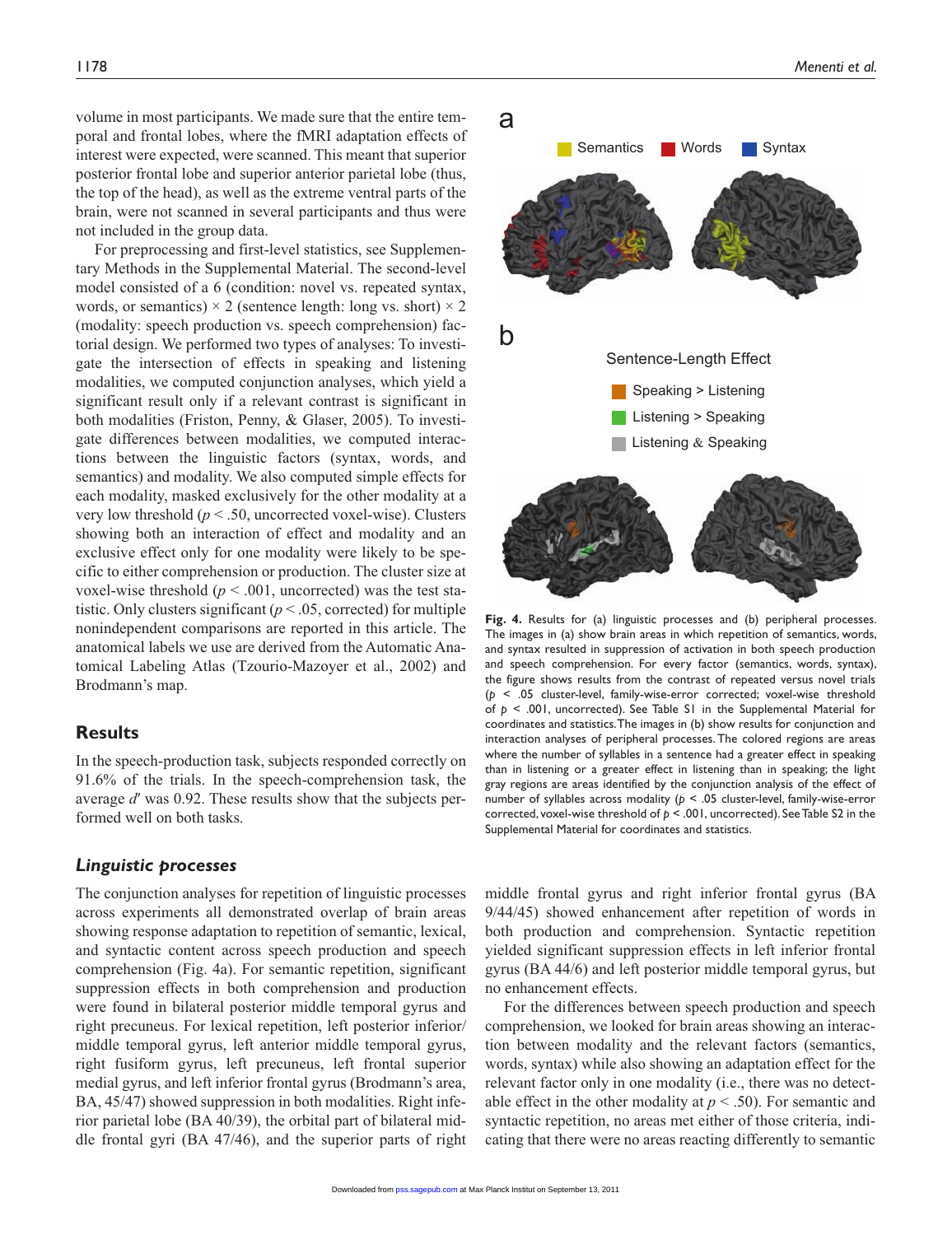or syntactic repetition in production and comprehension. For repetition of words, however, there was one cluster meeting both criteria: A cluster centered around right precuneus showed repetition suppression for words in production but not in comprehension (Fig. 4a; see also Table S1 and Fig. S1 in the Supplemental Material).

#### *Peripheral processes*

The conjunction of the effect of number of syllables in sentences across modality yielded five significant clusters: left supplementary motor area, left inferior frontal gyrus (BA 44), two clusters in bilateral middle superior temporal gyri, and one cluster stretching from left precentral gyrus across middle frontal gyrus to rolandic operculum (Fig. 4b).

There were also areas showing a differential response in production and in comprehension (Fig. 4b): Bilateral pre- and postcentral gyri (BA 3 and BA 4; primary motor cortex) as well as right globus pallidum showed an interaction between modality and the effect of the number of syllables in a sentence. Furthermore, these areas showed an effect of number of syllables only in production.

Because sentence length varied as a function of both number of syllables and syntactic structure, we performed a follow-up conjunction analysis to investigate what drove the effect of sentence length. In this analysis, we looked at the conjunction of the effects of two different factors, sentence length and syntactic repetition, across modalities. The three left-lateralized brain areas that showed an effect of sentence length were also sensitive to syntactic repetition. Bilateral middle temporal gyri, however, were sensitive to sentence length but not to syntactic repetition (Fig. 4b; see also Table S2 and Fig. S2 in the Supplemental Material).

#### **Discussion**

In the study reported here, we investigated whether linguistic processes in the modalities of speech production and speech comprehension use the same neuronal infrastructure by comparing fMRI adaptation effects for semantic, lexical, and syntactic repetition across speaking and listening. The same brain areas were sensitive to semantic, lexical, and syntactic repetition in production and in comprehension, and almost no brain areas showed different response-adaptation effects to repetition of meaning, words, and syntax in these two language modalities. Bilateral posterior middle temporal gyri were involved in sentence-level semantic processing. Left posterior and anterior middle temporal gyrus, left inferior and middle frontal gyrus, and the homologous areas on the right were involved in lexical processing. Left posterior middle temporal gyrus and left inferior frontal gyrus were involved in syntactic processing. The only area that showed a difference between modalities for any of these effects was right precuneus, which was sensitive to lexical repetition in production but not in comprehension.

Though the studies are very different, our data are largely consistent with, and provide interpretations for, results from two other studies on speaking and listening (Awad et al., 2007; Stephens et al., 2010). In those studies, the bilateral temporoparietal junction was activated in both modalities (Awad et al., 2007) or correlated between them (Stephens et al., 2010). In our study, this region was sensitive to repetition of sentencelevel semantic structure in speaking and listening. Awad et al. (2007) also found that anterior temporal lobe was activated in both modalities. In our study, temporal lobe was sensitive to word repetition (though our region was more posterior). However, unlike us, Awad et al. did not find any inferior frontal activation. This is surprising in its own right given the robust nature of Broca's area's involvement in language processing and the very low-level baselines that Awad et al. used. Stephens et al. found speaker-listener coupling in early auditory areas, which we found to be sensitive to processing load in both modalities, as well as in inferior frontal gyrus, which in our study was sensitive to repetition of words. Stephens et al. furthermore found correlation in response patterns in insula, right anterior superior temporal gyrus, and right parietal lobule, where we did not find foci of overlapping adaptation effects. This discrepancy may be due to the very different nature of the materials. Both production and comprehension of the story content in Stephens et al.'s study may have triggered processes such as attention and empathy.

Our data highlight a hitherto neglected aspect of the discussion on overlap between speech comprehension and speech production: The neuronal infrastructure underlying sentencelevel semantic, lexical, and syntactic processes in speaking and listening is largely shared. For semantic and syntactic repetition, we found no brain areas showing a differential effect between modalities. Language production and comprehension are two facets of one language system in the brain.

Federmeier (2007) proposed that production is more leftlateralized than comprehension. Our findings do not support this idea: The right hemisphere was equally recruited in comprehension and production, and this recruitment only occurred for semantic and lexical processing. Perhaps not coincidentally, most proposals on right-hemisphere contributions to language have focused on semantic processing (Bookheimer, 2002; Federmeier, 2007; Jung-Beeman, 2005).

The fact that we only found posterior areas involved in sentence-level semantic processing may look surprising in light of ideas ascribing semantic processes to anterior temporal regions (Indefrey & Levelt, 2004; Patterson, Nestor, & Rogers, 2007) or inferior frontal regions (Hagoort, 2005; Jung-Beeman, 2005). This inconsistency may lie in a particular strength of our design, the dissection of lexical processes from sentence-level semantic processes. We did find that both left anterior middle temporal gyrus and inferior frontal gyrus were involved in lexical processing—when the words were in the context of a sentence. Anterior temporal cortex activations are usually also seen in response to words presented in isolation. Inferior frontal gyrus activations, in contrast, are found when integrating word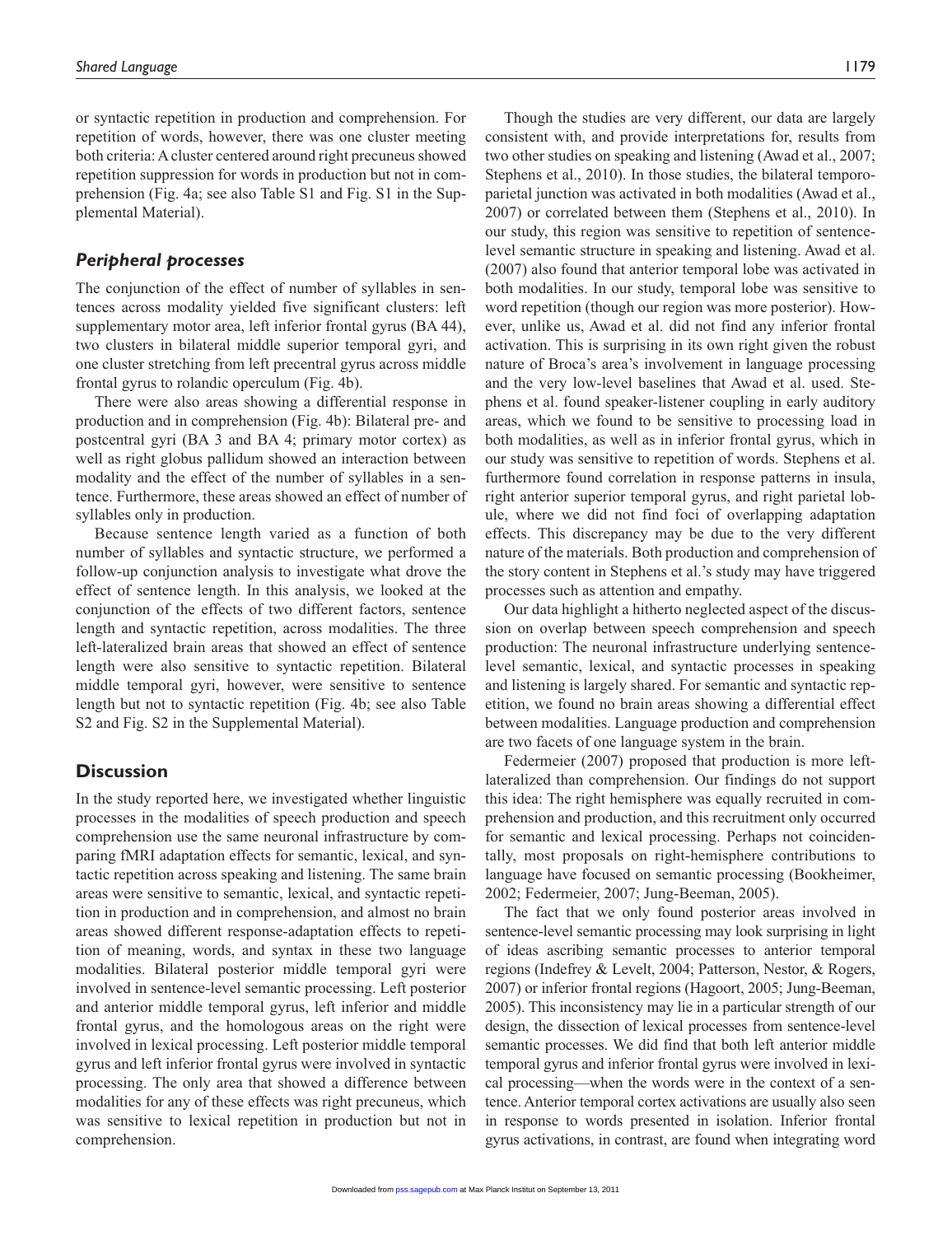meaning into an overall semantic context becomes more difficult (Hagoort, Baggio, & Willems, 2009). Semantic integration of words might be a process captured more by our lexical repetition factor than by our semantic-structure repetition factor. The right-lateralized enhancement effect we found for lexical (and not semantic) repetition is consistent with this interpretation: Hagoort et al. (2009) have suggested that the areas showing enhancement integrate information from different sources into a coherent situation model. In our lexical-repetition condition, participants heard or spoke two subsequent sentences with the same word meanings but a different sentence meaning (e.g., "The man chases the woman," followed by either "The woman chases the man" or "The man is chased by the woman"). Repeating the same words but with different semantic integration requirements may have been harder than when both words and sentence-level semantics were different. This post hoc interpretation is subject to further research.

Our design also allowed us to look at motor involvement in language comprehension by comparing effects of processing load (number of syllables in a sentence) in production and comprehension. If speaking and listening share basic processes, then areas sensitive to processing load should show sensitivity to such a factor in both modalities. Left-hemisphere regions in frontal cortex (BA 44/6, supplementary motor area, left inferior frontal gyrus pars opercularis) and bilateral superior temporal gyri were sensitive to number of syllables across modalities.

The effect of number of syllables was confounded with the effect of syntactic structure, however, so these effects should be interpreted with caution. That being said, we still suggest that these effects are more likely due to the difference in syntactic structure between the sentences than to number of syllables in the sentences per se. First, if these areas were involved in the motor component of speaking or listening, they should have shown a bilateral pattern. Furthermore, previous research has found that these areas are involved in syntactic processing in comprehension (Bookheimer, 2002; Indefrey et al., 2001; Pallier, Devauchelle, & Dehaene, 2011; Snijders et al., 2009; Weber & Indefrey, 2009). A post hoc conjunction analysis examining syntactic repetition and number of syllables across modalities confirmed that the left-lateralized areas sensitive to number of syllables across modalities are also sensitive to syntactic repetition, but primary auditory cortex is not. The effect in auditory cortex during speaking is likely caused by participants hearing themselves speak.

Clearly, this interpretation is open to discussion because of the confound between processing load and syntactic structure. But however one wishes to interpret this factor, bilateral primary motor and somatosensory cortex, and globus pallidum, all showed different effects in speaking and listening. This factor therefore affects primary motor areas in speaking but not in listening. As a result, we found evidence for involvement of primary motor areas in language production but not in comprehension. Although this result may seem to contrast with existing data, the comparison in our experiment is different from the methodology used in other studies: We compared two

speech conditions with each other, and the only difference between the two conditions was how much speech needed to be produced or understood. Our method yielded different results than comparing speech with nonspeech, and it may well be a better indicator of automatic motor activation during listening (Scott et al., 2009).

Our data sketch the contours of the brain's language system. Encoding or decoding a semantic representation recruits bilateral posterior temporal areas, at least when the semantic representation is linked to a visual scene, as in our study (but not only then; see Pallier et al., 2011). Retrieving lexical items is a left-lateralized function that involves left posterior and anterior middle temporal gyrus and left inferior frontal gyrus, though more ventrally than syntactic processing does. Left inferior frontal gyrus's contribution is possibly the result of operations of semantic unification between lexical items (Hagoort, 2005), as is the right frontal involvement in lexical processing. Left posterior middle temporal gyrus is likely involved in lexical retrieval (Hagoort, 2005; Snijders et al., 2009). Left anterior middle temporal gyrus has been shown to be commonly activated during picture and word naming and therefore postulated to be involved in the selection of lexical concepts (Indefrey & Levelt, 2004). Syntactic encoding and decoding both recruit left inferior frontal gyrus, as has previously been shown (Heim, 2008; Pallier et al., 2011; Snijders et al., 2009). Finally, speaking and listening part company in interacting with the external world, when either perceiving input or producing output: We found no evidence of primary motor cortex involvement in speech perception.

We have shown that the linguistic operations required to understand or produce an utterance are performed by the same network of brain areas. This network is left-lateralized for syntactic and lexical processes, but not for semantic processes. However, perceiving speech is not the same as articulating it, and the underlying neuronal infrastructure reflects just that.

#### **Acknowledgments**

We are grateful to Erno Hermans, Peter Koopmans, Lennart Verhagen, Pieter Buur, and Merel van Rees Vellinga for their help. We would also like to thank the many colleagues, friends, and family who posed for our stimuli.

#### **Declaration of Conflicting Interests**

The authors declared that they had no conflicts of interest with respect to their authorship or the publication of this article.

#### **Funding**

This research was supported by The Netherlands Organization for Scientific Research Spinoza Prize awarded to P. Hagoort. S. M. E. Gierhan was funded by the Gottlieb Daimler and Karl Benz Foundation.

#### **Supplemental Material**

Additional supporting information may be found at http://pss .sagepub.com/content/by/supplemental-data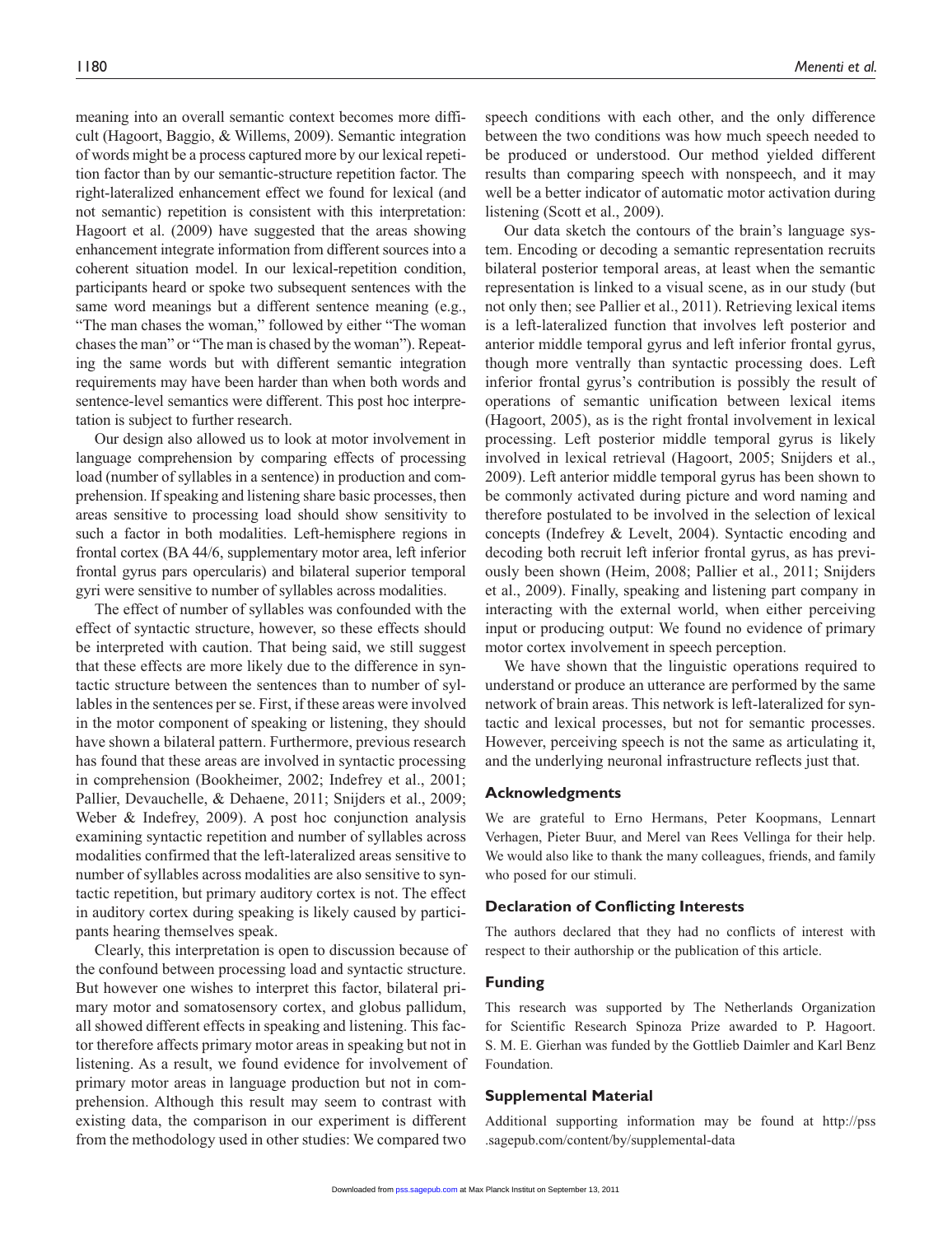#### **References**

- Awad, M., Warren, J. E., Scott, S. K., Turkheimer, F. E., & Wise, R. J. S. (2007). A common system for the comprehension and production of narrative speech. *Journal of Neuroscience*, *27*, 11455–11464.
- Bookheimer, S. (2002). Functional MRI of language: New approaches to understanding the cortical organization of semantic processing. *Annual Review of Neuroscience*, *25*, 151–188.
- Branigan, H. P., Pickering, M. J., & Cleland, A. A. (2000). Syntactic co-ordination in dialogue. *Cognition*, *75*, B13–B25.
- Clark, H. H., & Chase, W. G. (1972). On the process of comparing sentences against pictures. *Cognitive Psychology*, *3*, 472–517.
- Dehaene-Lambertz, G., Dehaene, S., Anton, J.-L., Campagne, A., Ciuciu, P., Dehaene, G. P., . . . Poline, J.-B. (2006). Functional segregation of cortical language areas by sentence repetition. *Human Brain Mapping*, *27*, 360–371.
- Devauchelle, A.-D., Oppenheim, C., Rizzi, L., Dehaene, S., & Pallier, C. (2009). Sentence syntax and content in the human temporal lobe: An fMRI adaptation study in auditory and visual modalities. *Journal of Cognitive Neuroscience*, *21*, 1000–1012.
- Fadiga, L., Craighero, L., Buccino, G., & Rizzolatti, G. (2002). Speech listening specifically modulates the excitability of tongue muscles: A TMS study. *European Journal of Neuroscience*, *15*, 399–402.
- Federmeier, K. D. (2007). Thinking ahead: The role and roots of prediction in language comprehension. *Psychophysiology*, *44*, 491–505.
- Friston, K. J., Penny, W. D., & Glaser, D. E. (2005). Conjunction revisited. *NeuroImage*, *25*, 661–667.
- Grill-Spector, K., Henson, R., & Martin, A. (2006). Repetition and the brain: Neural models of stimulus-specific effects. *Trends in Cognitive Sciences*, *10*, 14–23.
- Hagoort, P. (2005). On Broca, brain, and binding: A new framework. *Trends in Cognitive Sciences*, *9*, 416–423.
- Hagoort, P., Baggio, G., & Willems, R. M. (2009). Semantic unification. In M. Gazzaniga (Ed.), *The cognitive neurosciences* (4th ed., pp. 819–836). Cambridge, MA: MIT Press.
- Heim, S. (2008). Syntactic gender processing in the human brain: A review and a model. *Brain & Language*, *106*, 55–64.
- Indefrey, P., Brown, C. M., Hellwig, F., Amunts, K., Herzog, H., Seltz, R. J., & Hagoort, P. (2001). A neural correlate of syntactic encoding during speech production. *Proceedings of the National Academy of Sciences, USA*, *98*, 5933–5936.
- Indefrey, P., & Levelt, W. J. M. (2004). The spatial and temporal signatures of word production components. *Cognition*, *92*, 101–144.
- Jacquemot, C., Dupoux, E., & Bachoud-Lévi, A.-C. (2007). Breaking the mirror: Asymmetrical disconnection between the phonological input and output codes. *Cognitive Neuropsychology*, *24*, 3–22.
- Jung-Beeman, M. (2005). Bilateral brain processes for comprehending natural language. *Trends in Cognitive Sciences*, *9*, 512–518.
- Kemeny, S., Ye, F. Q., Birn, R., & Braun, A. R. (2005). Comparison of continuous overt speech fMRI using BOLD and arterial spin labeling. *Human Brain Mapping*, *24*, 173–183.
- Kempen, G. (2000). Could grammatical encoding and grammatical decoding be subserved by the same processing module? *Behavioral & Brain Sciences*, *23*, 38–39.
- Knoeferle, P., Urbach, T. P., & Kutas, M. (2011). Comprehending how visual context influences incremental sentence processing: Insights from ERPs and picture-sentence verification. *Psychophysiology*, *48*, 495–506.
- Levelt, W. J. M. (1989). *Speaking: From intention to articulation*. Cambridge, MA: MIT Press.
- Liberman, A. M., & Mattingly, I. G. (1985). The motor theory of speech perception revised. *Cognition*, *21*, 1–36.
- Lotto, A. J., Hickok, G. S., & Holt, L. L. (2009). Reflections on mirror neurons and speech perception. *Trends in Cognitive Sciences*, *13*, 110–114.
- Martin, R. C., Lesch, M. F., & Bartha, M. C. (1999). Independence of input and output phonology in word processing and short-term memory. *Journal of Memory and Language*, *41*, 3–29.
- Neuhaus, E., & Penke, M. (2008). Production and comprehension of wh-questions in German Broca's aphasia. *Journal of Neurolinguistics*, *21*, 150–176.
- Noppeney, U., & Price, C. J. (2004). An fMRI study of syntactic adaptation. *Journal of Cognitive Neuroscience*, *16*, 702–713.
- Pallier, C., Devauchelle, A.-D., & Dehaene, S. (2011). Cortical representation of the constituent structure of sentences. *Proceedings of the National Academy of Sciences, USA*, *108*, 2522–2527.
- Patterson, K., Nestor, P. J., & Rogers, T. T. (2007). Where do you know what you know? The representation of semantic knowledge in the human brain. *Nature Reviews Neuroscience*, *8*, 976–987.
- Pickering, M. J., & Garrod, S. (2004). Toward a mechanistic psychology of dialogue [Review]. *Behavioral & Brain Sciences*, *27*, 169–190.
- Pickering, M. J., & Garrod, S. (2007). Do people use language production to make predictions during comprehension? *Trends in Cognitive Sciences*, *11*, 105–110.
- Poser, B. A., Versluis, M. J., Hoogduin, J. M., & Norris, D. G. (2006). BOLD contrast sensitivity enhancement and artifact reduction with multiecho EPI: Parallel-acquired inhomogeneity desensitized fMRI. *Magnetic Resonance in Medicine*, *55*, 1227–1235.
- Pulvermüller, F., & Fadiga, L. (2010). Active perception: Sensorimotor circuits as a cortical basis for language. *Nature Reviews Neuroscience*, *11*, 351–360.
- Scott, S. K., McGettigan, C., & Eisner, F. (2009). A little more conversation, a little less action: Candidate roles for the motor cortex in speech perception. *Nature Reviews Neuroscience*, *10*, 295–302.
- Shallice, T., McLeod, P., & Lewis, K. (*1985*). Isolating cognitive modules with the dual-task paradigm: Are speech perception and production separate processes? *The Quarterly Journal of Experimental Psychology Section A: Human Experimental Psychology*, *37*, 507–532.
- Snijders, T. M., Vosse, T., Kempen, G., Van Berkum, J. J. A., Petersson, K. M., & Hagoort, P. (2009). Retrieval and unification of syntactic structure in sentence comprehension: An fMRI study using wordcategory ambiguity. *Cerebral Cortex*, *19*, 1493–1503.